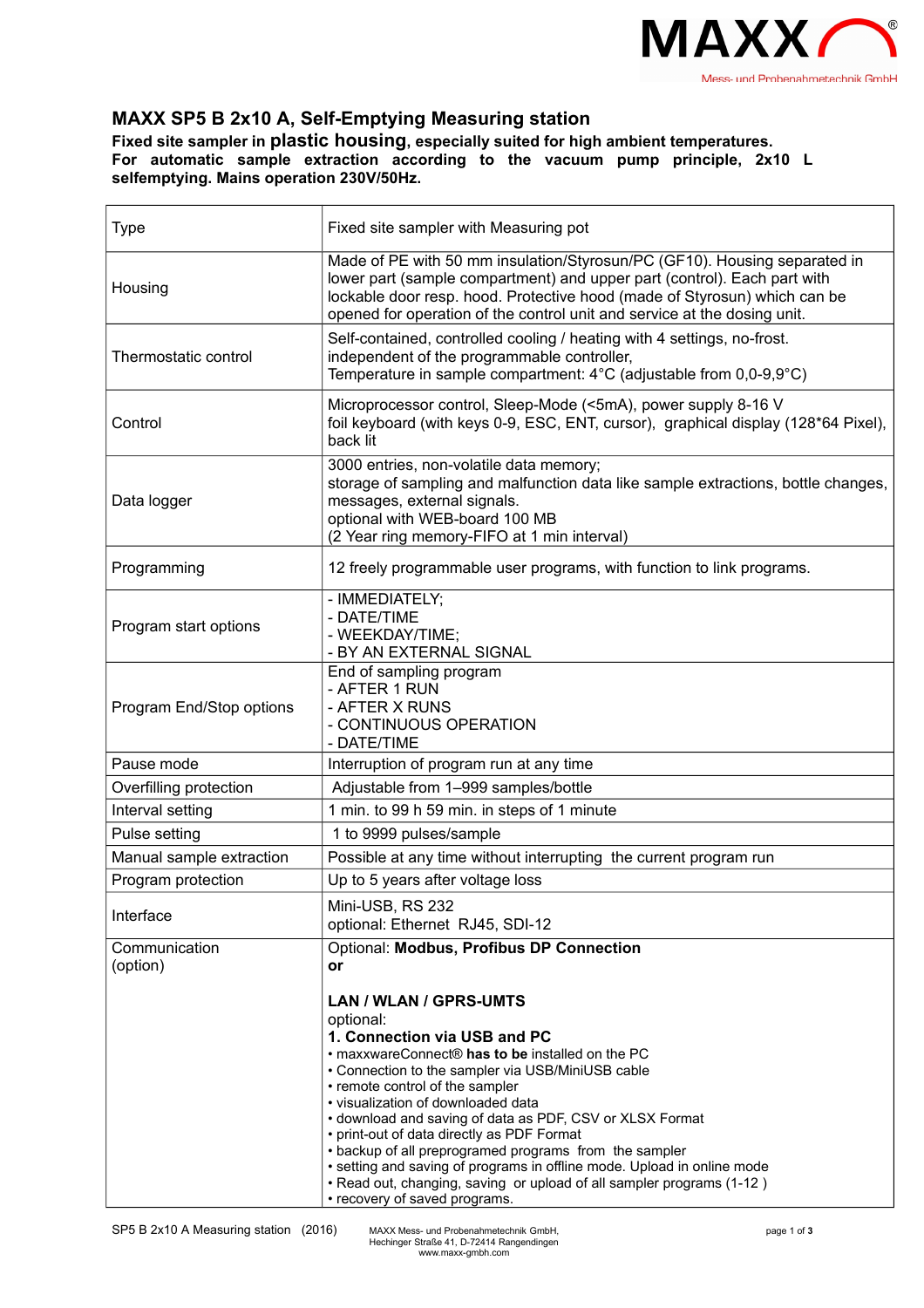

|                                     | 2. LAN Modul RJ45 via TCP/IP and IE-Browser<br>• ARM9-SoC<br>• 32MB RAM<br>• 100 MB Data Memory ((2 Year ring memory-FIFO at 1 min interval)<br>• Linux OS<br>$\cdot$ TCP/IP (RJ45)<br>• recording of all CPU Data (like data of sampling cycle, bottle report, error log,<br>temperature etc.)                                                                                                                                                                                                                                                             |
|-------------------------------------|-------------------------------------------------------------------------------------------------------------------------------------------------------------------------------------------------------------------------------------------------------------------------------------------------------------------------------------------------------------------------------------------------------------------------------------------------------------------------------------------------------------------------------------------------------------|
|                                     | • visualization via Web interface<br>• Data-export (PDF, CSV, XLS)<br>• E-Mail error messaging                                                                                                                                                                                                                                                                                                                                                                                                                                                              |
|                                     | or alternatively<br>3. LAN Modul RJ45 + GPRS/UMTS Router<br>• ARM9-SoC<br>• 32MB RAM<br>• 100 MB Data Memory ((2 Year ring memory-FIFO at 1 min interval)<br>• Linux OS<br>· TCP/IP (RJ45)<br>• recording of all CPU Data (like data of sampling cycle, bottle report, error log,<br>temperature etc.)<br>• visualization via Web interface<br>• Data-export (PDF, CSV, XLS)<br>• E-Mail error messaging<br>additionaly<br>+ Fully integrated Router (industrial standard)<br>+ UMTS / GPRS<br>+ SIM card holder<br>+ E-Mail error messaging<br>$+$ antenna |
| Languages                           | Multi-language, selectable                                                                                                                                                                                                                                                                                                                                                                                                                                                                                                                                  |
| Signal inputs                       | $\cdot$ 2 x analogue: 0/4-20 mA,<br>• 8 x digital (flow, event, 1 inputs can be programmed freely)<br>option: expandable with 4x digital, 3 inputs can be programmed freely, and 8x<br>analogue 0-20 mA or 0-10 V, Impulslength 60ms, switching level 7-24 V,<br>max. working restistance 500 Ohm, max. length of signalcable 30 m                                                                                                                                                                                                                          |
| Signal outputs / status<br>messages | • 8 digital outputs,<br>1x of them as collective malfunction message (Relay optional)<br>option: expandable with 8 digital, 5 are freely programmable (in total 6<br>messages)                                                                                                                                                                                                                                                                                                                                                                              |
| Sampling method                     | Double-Vacuum-Sytem with 2 dosing vessels each 500ml in glass (Duran50), For<br>quasi-continuous filling of the built-in measuring pot with sample-medium.                                                                                                                                                                                                                                                                                                                                                                                                  |
| Single sample volume<br>accuracy    | Vacuum system: $< 2.5$ % or $+/- 3$ ml                                                                                                                                                                                                                                                                                                                                                                                                                                                                                                                      |
| Measuring pot                       | Made of PVC with 3 Litre volume, and with a lid for mounting the electrodes and<br>with a siphon drain DN 25                                                                                                                                                                                                                                                                                                                                                                                                                                                |
| Suction height                      | Max. 7,5 m (at 1013hPa and stagnant medium),<br>optional 8,5 m or 15 m (Power Booster)                                                                                                                                                                                                                                                                                                                                                                                                                                                                      |
| Pumping speed                       | >0,5 m/s at suction height up to 6 m (at 1013h Pa); pump capacity can be<br>adjusted electronically                                                                                                                                                                                                                                                                                                                                                                                                                                                         |
| Suction hose                        | PVC, L=7,5 m, ID=10 mm. Max. hose length 30 m                                                                                                                                                                                                                                                                                                                                                                                                                                                                                                               |